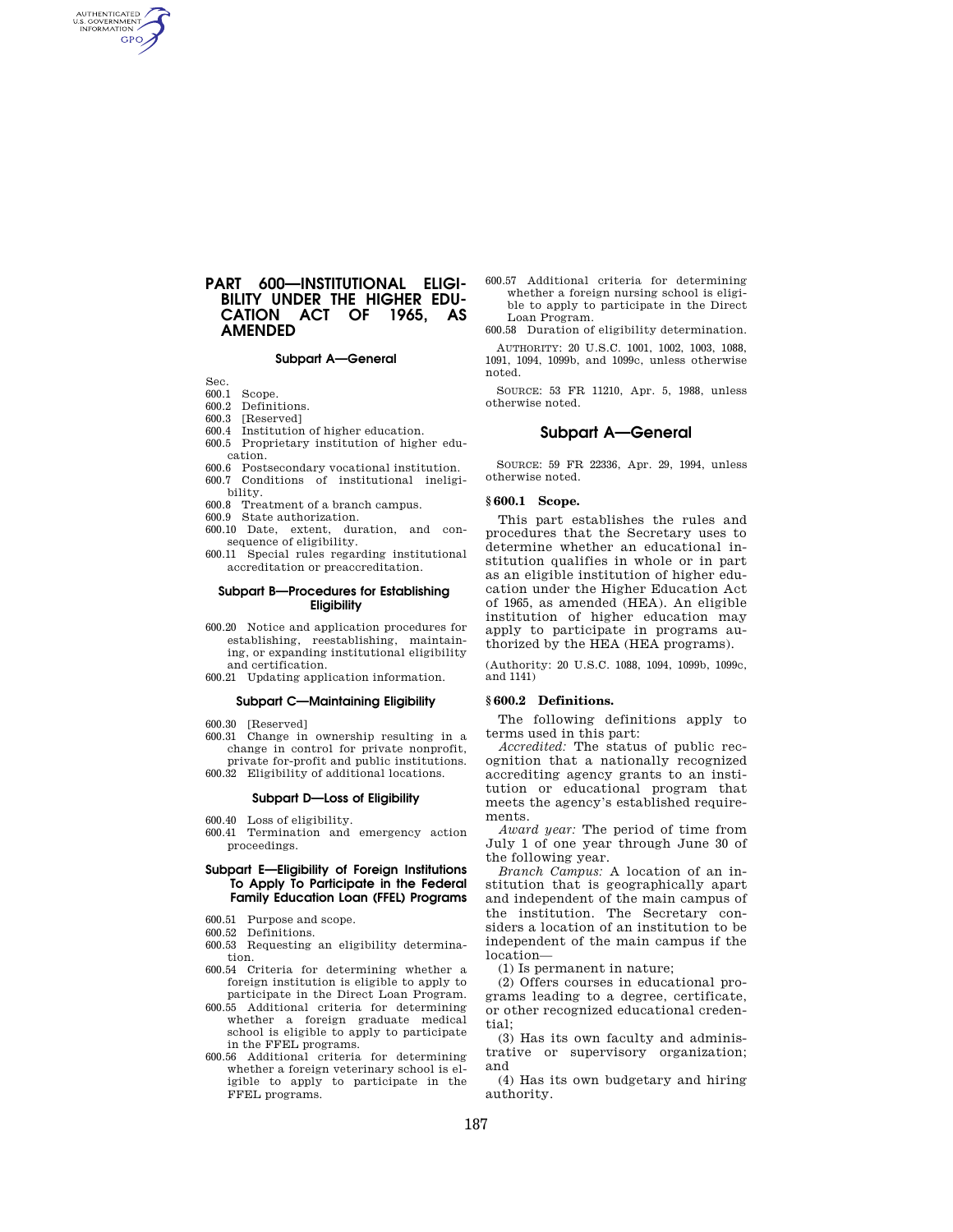**§ 600.2 34 CFR Ch. VI (7–1–11 Edition)** 

*Clock hour:* A period of time consisting of—

(1) A 50- to 60-minute class, lecture, or recitation in a 60-minute period;

(2) A 50- to 60-minute faculty-supervised laboratory, shop training, or internship in a 60-minute period; or

(3) Sixty minutes of preparation in a correspondence course.

*Correspondence course:* (1) A course provided by an institution under which the institution provides instructional materials, by mail or electronic transmission, including examinations on the materials, to students who are separated from the instructor. Interaction between the instructor and student is limited, is not regular and substantive, and is primarily initiated by the student. Correspondence courses are typically self-paced.

(2) If a course is part correspondence and part residential training, the Secretary considers the course to be a correspondence course.

(3) A correspondence course is not distance education.

*Credit hour:* Except as provided in 34  $CFR$  668.8( $k$ ) and (1), a credit hour is an amount of work represented in intended learning outcomes and verified by evidence of student achievement that is an institutionally established equivalency that reasonably approximates not less than—

(1) One hour of classroom or direct faculty instruction and a minimum of two hours of out of class student work each week for approximately fifteen weeks for one semester or trimester hour of credit, or ten to twelve weeks for one quarter hour of credit, or the equivalent amount of work over a different amount of time; or

(2) At least an equivalent amount of work as required in paragraph (1) of this definition for other academic activities as established by the institution including laboratory work, internships, practica, studio work, and other academic work leading to the award of credit hours.

*Direct assessment program:* A program as described in 34 CFR 668.10.

*Distance education* means education that uses one or more of the technologies listed in paragraphs (1) through (4) of this definition to deliver instruction to students who are separated from the instructor and to support regular and substantive interaction between the students and the instructor, either synchronously or asynchronously. The technologies may include—

(1) The internet;

(2) One-way and two-way transmissions through open broadcast, closed circuit, cable, microwave, broadband lines, fiber optics, satellite, or wireless communications devices;

(3) Audio conferencing; or

(4) Video cassettes, DVDs, and CD– ROMs, if the cassettes, DVDs, or CD– ROMs are used in a course in conjunction with any of the technologies listed in paragraphs (1) through (3) of this definition.

*Educational program:* (1) A legally authorized postsecondary program of organized instruction or study that:

(i) Leads to an academic, professional, or vocational degree, or certificate, or other recognized educational credential, or is a comprehensive transition and postsecondary program, as described in 34 CFR part 668, subpart O; and

(ii) May, in lieu of credit hours or clock hours as a measure of student learning, utilize direct assessment of student learning, or recognize the direct assessment of student learning by others, if such assessment is consistent with the accreditation of the institution or program utilizing the results of the assessment and with the provisions of §668.10.

(2) The Secretary does not consider that an institution provides an educational program if the institution does not provide instruction itself (including a course of independent study) but merely gives credit for one or more of the following: Instruction provided by other institutions or schools; examinations or direct assessments provided by agencies or organizations; or other accomplishments such as ''life experience.''

*Eligible institution:* An institution that—

(1) Qualifies as—

(i) An institution of higher education, as defined in §600.4;

(ii) A proprietary institution of higher education, as defined in §600.5; or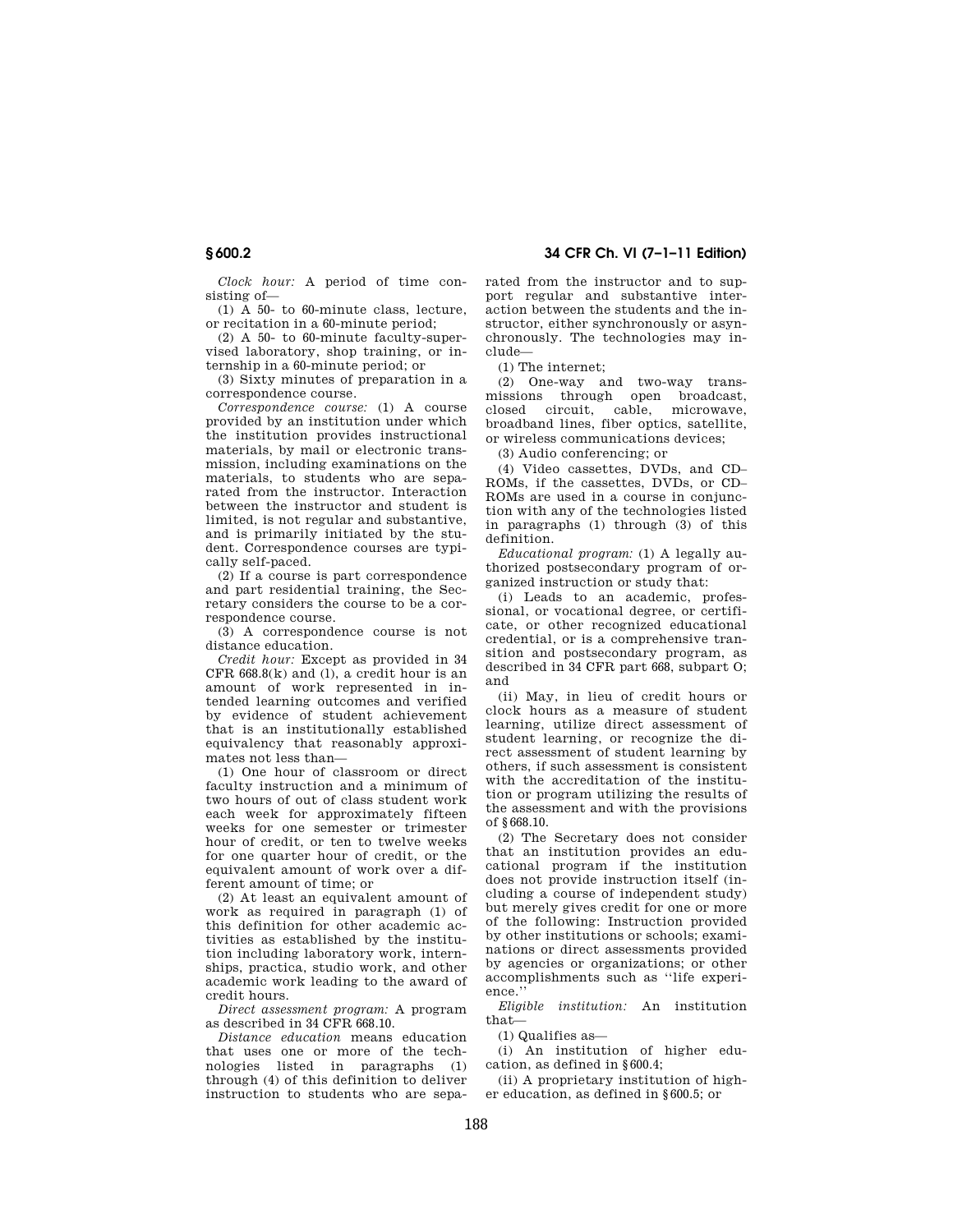## **Ofc. of Postsecondary Educ., Education § 600.2**

(iii) A postsecondary vocational institution, as defined in §600.6; and

(2) Meets all the other applicable provisions of this part.

*Federal Family Education Loan (FFEL) Programs:* The loan programs (formerly called the Guaranteed Student Loan (GSL) programs) authorized by title IV-B of the HEA, including the Federal Stafford Loan, Federal PLUS, Federal Supplemental Loans for Students (Federal SLS), and Federal Consolidation Loan programs, in which lenders use their own funds to make loans to enable students or their parents to pay the costs of the students' attendance at eligible institutions. The Federal Stafford Loan, Federal PLUS, Federal SLS and Federal Consolidation Loan programs are defined in 34 CFR part 668.

*Incarcerated student:* A student who is serving a criminal sentence in a Federal, State, or local penitentiary, prison, jail, reformatory, work farm, or other similar correctional institution. A student is not considered incarcerated if that student is in a half-way house or home detention or is sentenced to serve only weekends.

*Legally authorized:* The legal status granted to an institution through a charter, license, or other written document issued by the appropriate agency or official of the State in which the institution is physically located.

*Nationally recognized accrediting agency:* An agency or association that the Secretary recognizes as a reliable authority to determine the quality of education or training offered by an institution or a program offered by an institution. The Secretary recognizes these agencies and associations under the provisions of 34 CFR part 602 and publishes a list of the recognized agen-.<br>cies in the FEDERAL REGISTER.

*Nonprofit institution:* An institution that—

(1)(i) Is owned and operated by one or more nonprofit corporations or associations, no part of the net earnings of which benefits any private shareholder or individual;

(ii) Is legally authorized to operate as a nonprofit organization by each State in which it is physically located; and

(iii) Is determined by the U.S. Internal Revenue Service to be an organization to which contributions are tax-deductible in accordance with section 501(c)(3) of the Internal Revenue Code  $(26 \text{ U.S.C. } 501(c)(3))$ ; or

(2) For a foreign institution—

(i) An institution that is owned and operated only by one or more nonprofit corporations or associations; and

(ii)(A) If a recognized tax authority of the institution's home country is recognized by the Secretary for purposes of making determinations of an institution's nonprofit status for title IV purposes, is determined by that tax authority to be a nonprofit educational institution; or

(B) If no recognized tax authority of the institution's home country is recognized by the Secretary for purposes of making determinations of an institution's nonprofit status for title IV purposes, the foreign institution demonstrates to the satisfaction of the Secretary that it is a nonprofit educational institution.

(3) Is determined by the U.S. Internal Revenue Service to be an organization to which contributions are tax-deductible in accordance with section  $501(c)(3)$ of the Internal Revenue Code (26 U.S.C. 501(c)(3)).

*One-academic-year training program:*  An educational program that is at least one academic year as defined under 34 CFR 668.2.

*Preaccredited:* A status that a nationally recognized accrediting agency, recognized by the Secretary to grant that status, has accorded an unaccredited public or private nonprofit institution that is progressing toward accreditation within a reasonable period of time.

*Recognized equivalent of a high school diploma:* The following are the equivalent of a high school diploma—

(1) A General Education Development Certificate (GED);

(2) A State certificate received by a student after the student has passed a State-authorized examination that the State recognizes as the equivalent of a high school diploma;

(3) An academic transcript of a student who has successfully completed at least a two-year program that is acceptable for full credit toward a bachelor's degree; or

(4) For a person who is seeking enrollment in an educational program